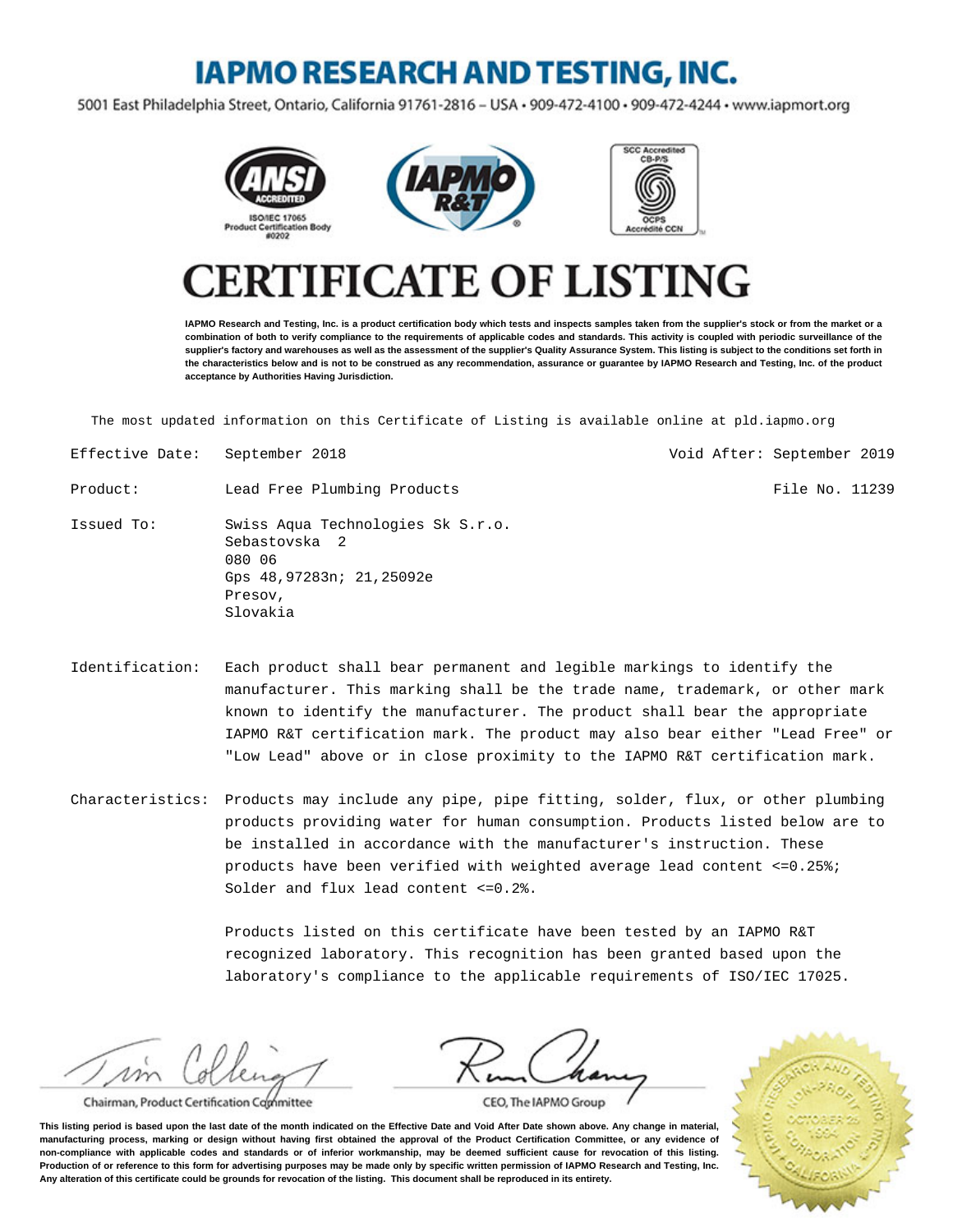## **IAPMO RESEARCH AND TESTING, INC. CERTIFICATE OF LISTING**

Void After: September 2019

Product: Lead Free Plumbing Products and American control of the No. 11239

Issued To: Swiss Aqua Technologies Sk S.r.o.

Products are in compliance with the following standard(s):

Section 1417(d) of the Safe Drinking Water Act The lead content requirements of Section 116875 of the California Health & Safety Code NSF/ANSI 372-2016